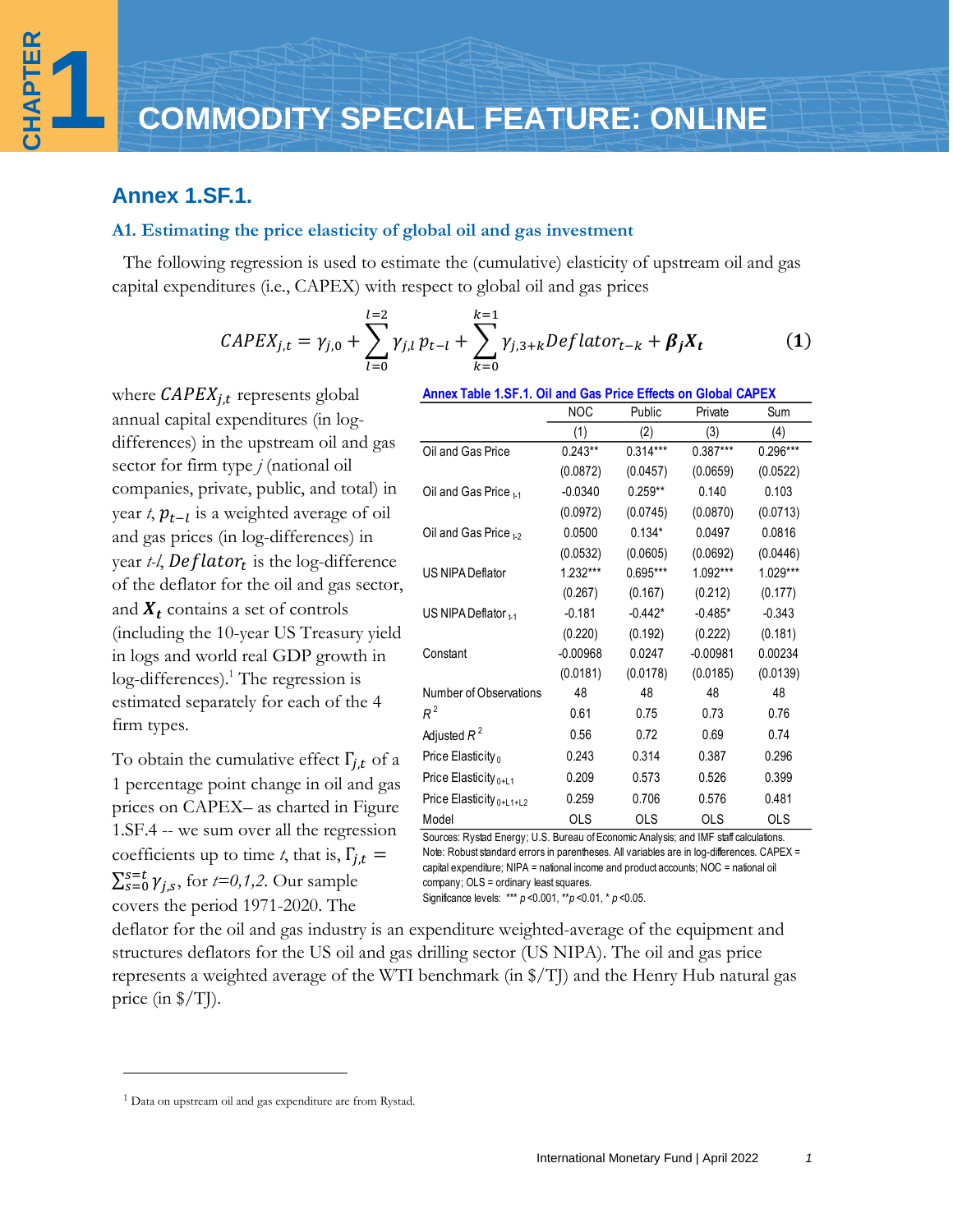#### **A2. Firm level analysis of oil and gas capital investment**

We estimate a linear regression based on a difference-in-difference<sup>2</sup> specifications where capital investment in the oil and gas firms are contrasted with investment in a selection of sectors in the rest of the economy.

$$
y_{ist} = a + \lambda D_s + (\beta_1 C_t + \beta_2 P_{oil,t})D_s + \gamma X_{ist} + \varepsilon_{ist}
$$
 (2)

where  $y_{ist}$  is the log capex in firm *i*, group *s*, year *t*, *a* is a constant,  $D_s = 1$  for all oil and gas firms and 0 for all other sectors,  $\lambda$  are group fixed effect, X includes log total assets, debt to equity ratio, asset turnover, Altman distance to default, region, industry and year fixed effects. Finally,  $C_t$  represents either a post-2015 time dummy or one of the climate change indices illustrated above. The post-2015 dummy aims at capturing the potential regime change for the oil and gas sector induced by the Paris Agreement<sup>3</sup> resulting in a reduced oil and gas investment relative to the rest of the economy. Brent oil prices  $P_{oil.t}$  are also introduced interacted with the treatment dummy as they probably affect differentially the two groups. Annex 1. SF.

**Annex Figure 1.SF.1. Global Oil Gas CAPEX versus Global Gross Fixed Capital Formation**



Figure 1. shows that total capital investment in the oil and gas sector and in the rest of the world economy (net of oil and gas) has followed a similar declining trend through 2016 (providing suggestive evidence of *parallel trends*), while parting ways afterwards as the brown energy sector has lagged behind. $[2]$ 

The analysis uses annual data between 2012 and 2020 from Compustat with global coverage for publicly traded firms in the oil and gas sector (SIC code  $= 1311, 1381$ ) and in non-energy sectors for the control group (i.e., construction, manufacturing, transportation, communications, services). The estimation stops in 2019 to exclude the confounding effects of the pandemic.<sup>4</sup>

Results are shown in Annex 1. SF. Table 2. (Columns 1-6). The coefficient of the interaction between the oil sector dummy and  $C_t$  indicates that capex in oil/gas firms between 2016 and 2019 was 35% lower than in firms in the rest of the economy, i.e., had the regime change not

<sup>&</sup>lt;sup>2</sup> As a robustness check, we estimated alternative versions of equation (2) in first differences. First, we took first differences at lag 4 of each year after 2015 and compared the differences across treatment groups only. Second, we took standard one lag first differences and compared them across groups (specifications 2-7) and time (specification 1). Results of the baseline specification are mostly confirmed.

<sup>&</sup>lt;sup>3</sup> The Paris Agreement is a legally binding international treaty on climate change. It was adopted by 196 Parties at COP 21 in Paris, on 12 December 2015 and entered into force on 4 November 2016. Its goal is to limit global warming to well below 2, preferably to 1.5 degrees Celsius, compared to pre-industrial levels.

<sup>4</sup> Firms with a total asset value below USD 49M are dropped.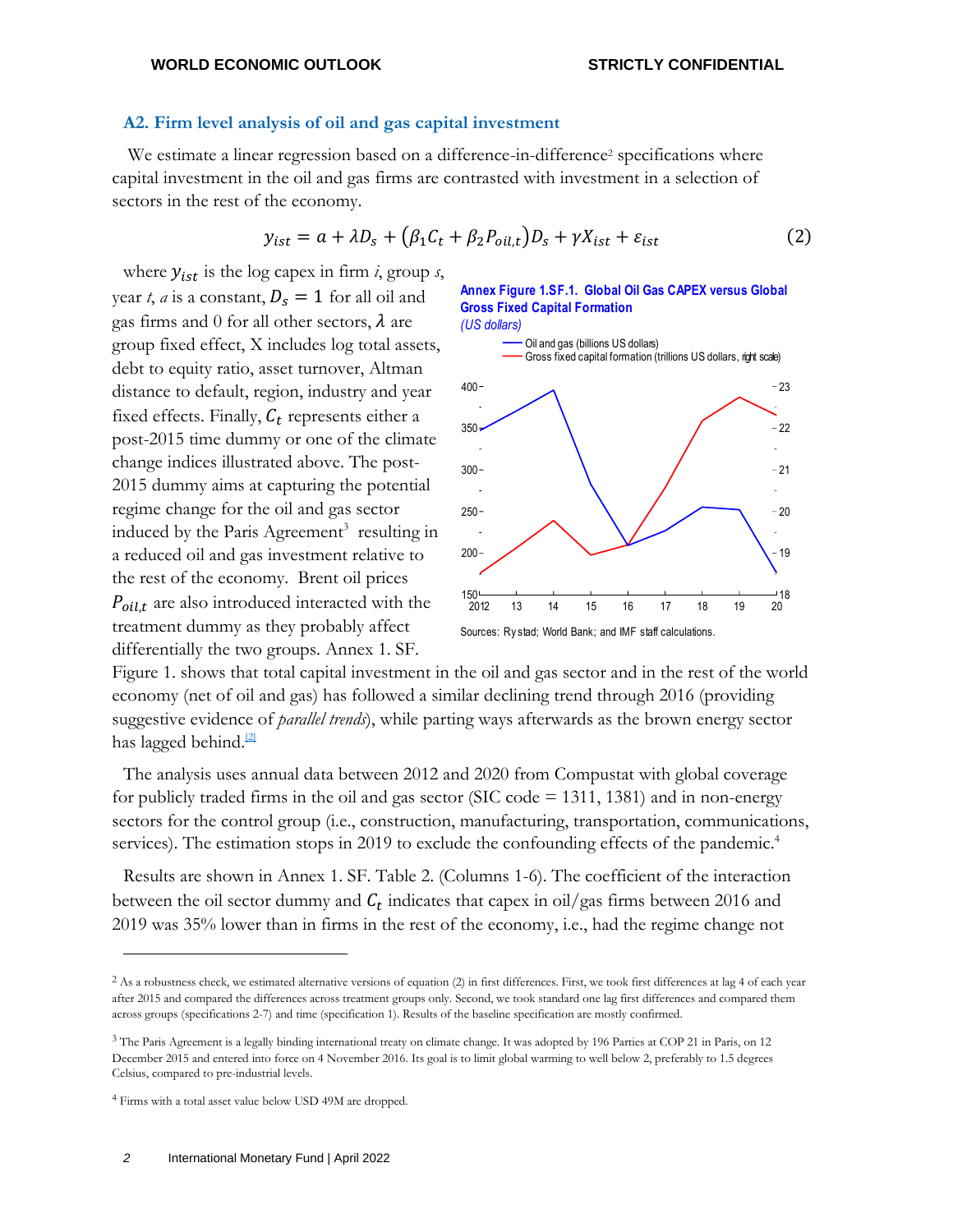taken place and net of the effect of oil prices (column 1). Further, every 1 percentage point increase in public awareness on the energy transition and on sustainable investments is accompanied by a  $1\%$  (column 2 – energy transition awareness) and 0.6% (column 3 – sustainable investment awareness) reduction in capex in oil and gas firms *vis a vis* non-energy firms. Results are robust to using a broader definition of the oil and gas sector (column 7). None of the effects of the three "hard" proxies is significant, signaling little influence of enacted climate policies (GHG coverage and CO2 prices) and portfolio choices (sustainable funds net inflows).

Based on the specification in column 2, we perform a scenario analysis by fixing the value of the energy transition awareness proxy at its 2014 level and tracing out the average level of investment in oil and gas firms. Results reported in Figure 1.SF.6 show that capex in oil and gas firms would have been 38% higher in 2020 had public awareness on energy transition not taken off. Similarly, holding oil prices or sustainable portfolio choices at the levels of 2014, oil and gas capex would have been, respectively, 67% and 29% higher on average in 2020. Considering that all our proxies include few data points and are highly correlated, it is hard to separate out the effect of each of them.

|                        | (1)         | (2)         | (3)         | (4)         | (5)         | (6)         | (7)         |
|------------------------|-------------|-------------|-------------|-------------|-------------|-------------|-------------|
| $D_{s}$                | $-1.085**$  | $-2.180***$ | $-2.521***$ | $-2.600***$ | $-2.402***$ | $-2.425***$ | $-2.205***$ |
|                        | (0.553)     | (0.485)     | (0.430)     | (0.429)     | (0.832)     | (0.470)     | (0.416)     |
| $D_{s}C_{t}$           | $-0.351***$ | $-0.010**$  | $-0.006*$   | $-0.233$    | $-0.012$    | $-0.097$    | $-0.010***$ |
|                        | (0.079)     | (0.004)     | (0.003)     | (0.202)     | (0.023)     | (0.063)     | (0.004)     |
| $D_s^*P_{oil,t}$       | $0.371***$  | $0.625***$  | $0.675***$  | 0.688***    | 0.668***    | $0.669***$  | $0.571***$  |
|                        | (0.122)     | (0.103)     | (0.097)     | (0.097)     | (0.142)     | (0.100)     | (0.089)     |
| Distance to Default    | 0.003       | 0.003       | 0.003       | 0.003       | 0.003       | 0.003       | 0.003       |
|                        | (0.002)     | (0.002)     | (0.002)     | (0.002)     | (0.002)     | (0.002)     | (0.002)     |
| Log Total Assets       | 1.054***    | 1.054***    | 1.054***    | 1.054***    | 1.054***    | 1.054***    | 1.053***    |
|                        | (0.003)     | (0.003)     | (0.003)     | (0.003)     | (0.003)     | (0.003)     | (0.003)     |
| Log Asset Turnover     | $0.174***$  | $0.173***$  | $0.173***$  | $0.173***$  | $0.173***$  | $0.173***$  | $0.150***$  |
|                        | (0.013)     | (0.013)     | (0.013)     | (0.013)     | (0.013)     | (0.013)     | (0.013)     |
| Leverage               | $-0.164*$   | $-0.165*$   | $-0.165*$   | $-0.165*$   | $-0.165*$   | $-0.165*$   | $-0.162*$   |
|                        | (0.088)     | (0.088)     | (0.088)     | (0.088)     | (0.088)     | (0.088)     | (0.083)     |
| Constant               | -4.333***   | -4.187***   | -4.304***   | $-4.334***$ | $-3.986***$ | $-4.167***$ | -4.199***   |
|                        | (0.115)     | (0.116)     | (0.115)     | (0.115)     | (0.120)     | (0.117)     | (0.116)     |
| Number of Observations | 40,378      | 40,378      | 40,378      | 40,378      | 40,378      | 40,378      | 41,149      |

#### **Annex Table 1.SF.2. Effects of Energy Transition on CAPEX**

Sources: Compustat; Google Trends; World Bank; and IMF staff calculations.

Note: All specifications include region, industry and year fixed effects. D<sub>s</sub> is 1 for firms in the oil and gas scetor and 0 otherwise. Columns 1–3 refer to eq. 1 with  ${\rm C}_{\rm t}$  in the role of the post-2015 time dummy, the energy transition wareness proxy and the sustainable funds awareness proxy, respectively. In columns 4–6, C<sub>t</sub> is the share of sustainable funds net inflows on global gross fixed capital formation, the share of GHG covered by regulations and the average global price of CO<sub>2</sub>, respectively. Column 7 refers to the same specification as column 2, but with a wider definition for the oil and gas sector. Significance levels: \*\*\* *p* <0.01; \*\* *p* <0.05; \* *p* <0.1.

<sup>[2\]](https://usc-word-edit.officeapps.live.com/we/wordeditorframe.aspx?ui=en%2DUS&rs=en%2DUS&wopisrc=https%3A%2F%2Fintlmonetaryfund-my.sharepoint.com%2Fpersonal%2Fcphillips2_imf_org%2F_vti_bin%2Fwopi.ashx%2Ffiles%2F89ca8bf8201646278926f0dfa5a23158&wdenableroaming=1&mscc=1&wdodb=1&hid=F33BF789-B215-4DFD-A5BA-C2D7A73378EB&wdorigin=Outlook-Body&wdhostclicktime=1644362264480&jsapi=1&jsapiver=v1&newsession=1&corrid=112ff7b1-ada3-aa00-aa9a-a55712d61b5e&usid=112ff7b1-ada3-aa00-aa9a-a55712d61b5e&sftc=1&mtf=1&sfp=1&instantedit=1&wopicomplete=1&wdredirectionreason=Unified_SingleFlush&preseededsessionkey=01cac788-2e1c-c3f4-6af3-65766ce3bea4&preseededwacsessionid=112ff7b1-ada3-aa00-aa9a-a55712d61b5e&rct=Medium&ctp=LeastProtected#_ftnref2)</sup> In a more formal test of the parallel trend assumption, we replace  $C_t$  with a full set of year dummies (omitting only 2012). All pre-2015 (including 2015) interaction coefficient are statistically insignificant, while the post-2015 coefficients are all significant and average to the interaction coefficient of column 1 in Annex 1. SF. Table 2.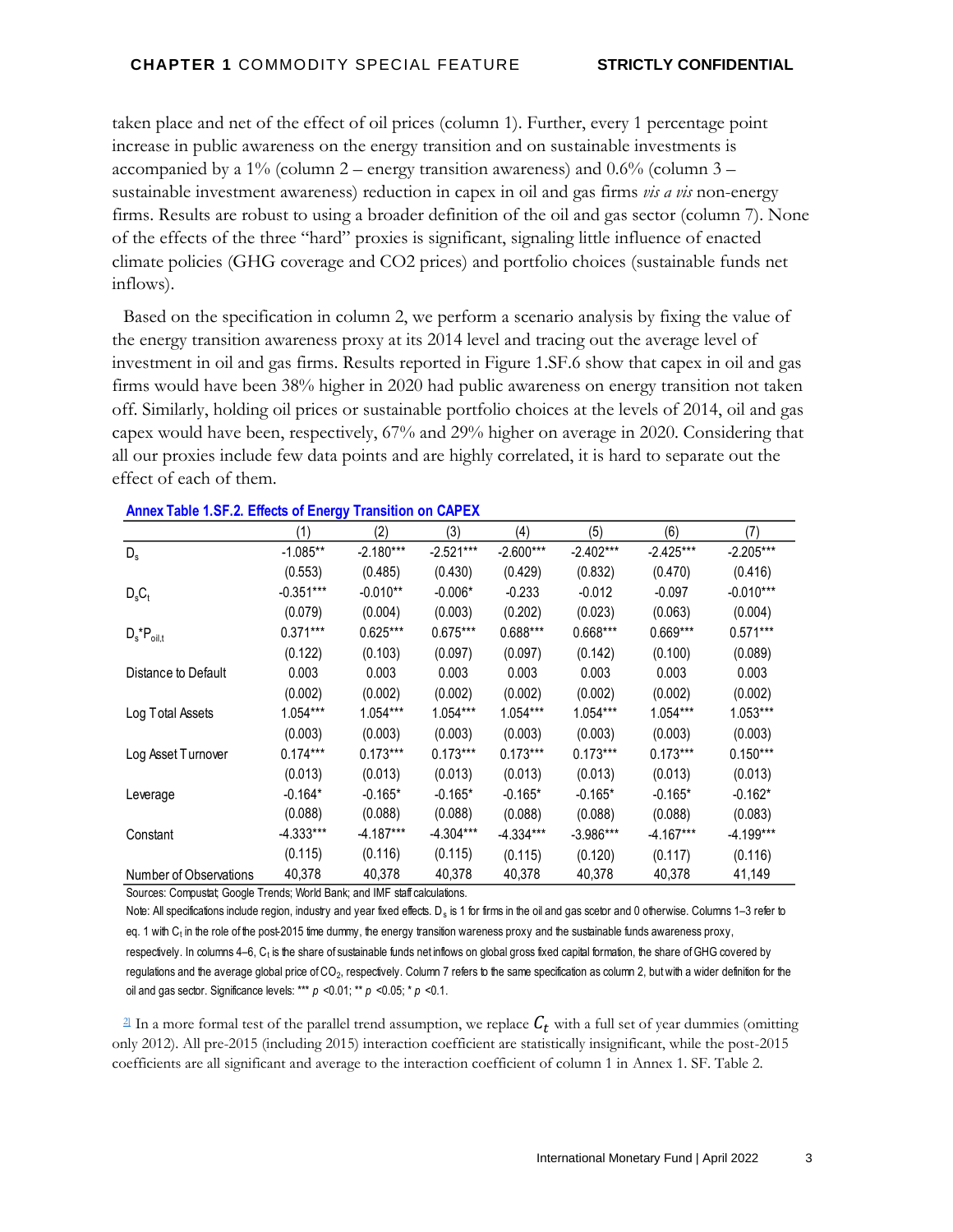# **A3. Data and Methodology for the Structural Oil Price Scenarios**

## **A3.1 Data**

We use historical annual data for global real GDP, global oil production and the real oil price. We construct a series for global real GDP by using data for 1840 to 2007 from Stuermer and Schwerhoff (2015), who build on Maddison (2010). We expand the data to 2021 based on growth rates of global real GDP from the IMF's World Economic Outlook database.

We employ global oil production data from the database of the International Energy Agency for the period 1973 to 2021. These data include the production of crude oil, natural gas liquids and feedstocks. We convert the data from EJ to BBL/d using 23.88 (EJ to M toe)  $*7.33/365$  as a conversion factor (see IEA, 2021c, p. 352).

Annual price data are sourced from British Petroleum (2021) for 1973 to 2020. We apply the annual growth rate of the IMF's oil price in its Commodity Prices System to derive the respective value for 2021. The growth rate is based on the average between 2020 and 2021 up until November 17. The price refers to Arabian Light posted at Ras Tanura until 1983 and to Brent thereafter. We use the U.S. all urban consumers price index to adjust prices for inflation.

The IEA (2021c) provides oil production scenarios IEA (2021a) for the Net-Zero Emissions (NZE) Scenario. The scenario is based on the premise that global temperature increases can be limited to 1.5°C in 2050. The total production of oil would decline roughly 60 percent.

# **A3.2 Econometric Model**

We set up separate VAR models with three endogenous variables  $y_t = (REA_t, \Delta Q_t, P_t)^T$ , namely the log of global real GDP,  $\mathit{REA}_t$ , the percentage change of global oil production  $\Delta Q_t$ , and the log of the real price of crude oil  $P_t$ :

$$
y_t = A_1 y_{t-1} + \dots + A_p y_{t-p} + \Pi D_t + u_t \tag{3}
$$

with a lag length of  $p = 4$ , where  $A_i$  are the reduced-form VAR coefficients and  $u_t$  the reduced-form forecast errors. These errors have no economic interpretation. The matrix of deterministic terms  $D_t$  consists of a constant.

The reduced-form VAR in equation (3) can be expressed in a structural form given by

$$
B_0 y_t = B_1 y_{t-1} + \dots + B_p y_{t-p} + \Gamma D_t + \varepsilon_t \tag{4}
$$

In equation (4),  $\varepsilon_t$  are independent structural shocks with an economic interpretation. These are related to the reduced-form errors via the linear transformation  $u_t = B_0^{-1} \epsilon_t$ . Thus,  $B_0^{-1}$ contains the impact effects of the structural shocks on the three endogenous variables in  $y_t$ . By assuming a unit variance for the uncorrelated structural shocks, i.e.,  $E(\varepsilon_t \varepsilon'_t) = I_n$  (an identity matrix), the reduced-form covariance matrix  $\Sigma_u$  is related to the structural impact multiplier matrix as  $\Sigma_u = E(u_t u_t') = B_0^{-1} E(\epsilon_t \epsilon_t') B_0^{-1'} = B_0^{-1} B_0^{-1'}$ .

### **A3.3 Identification**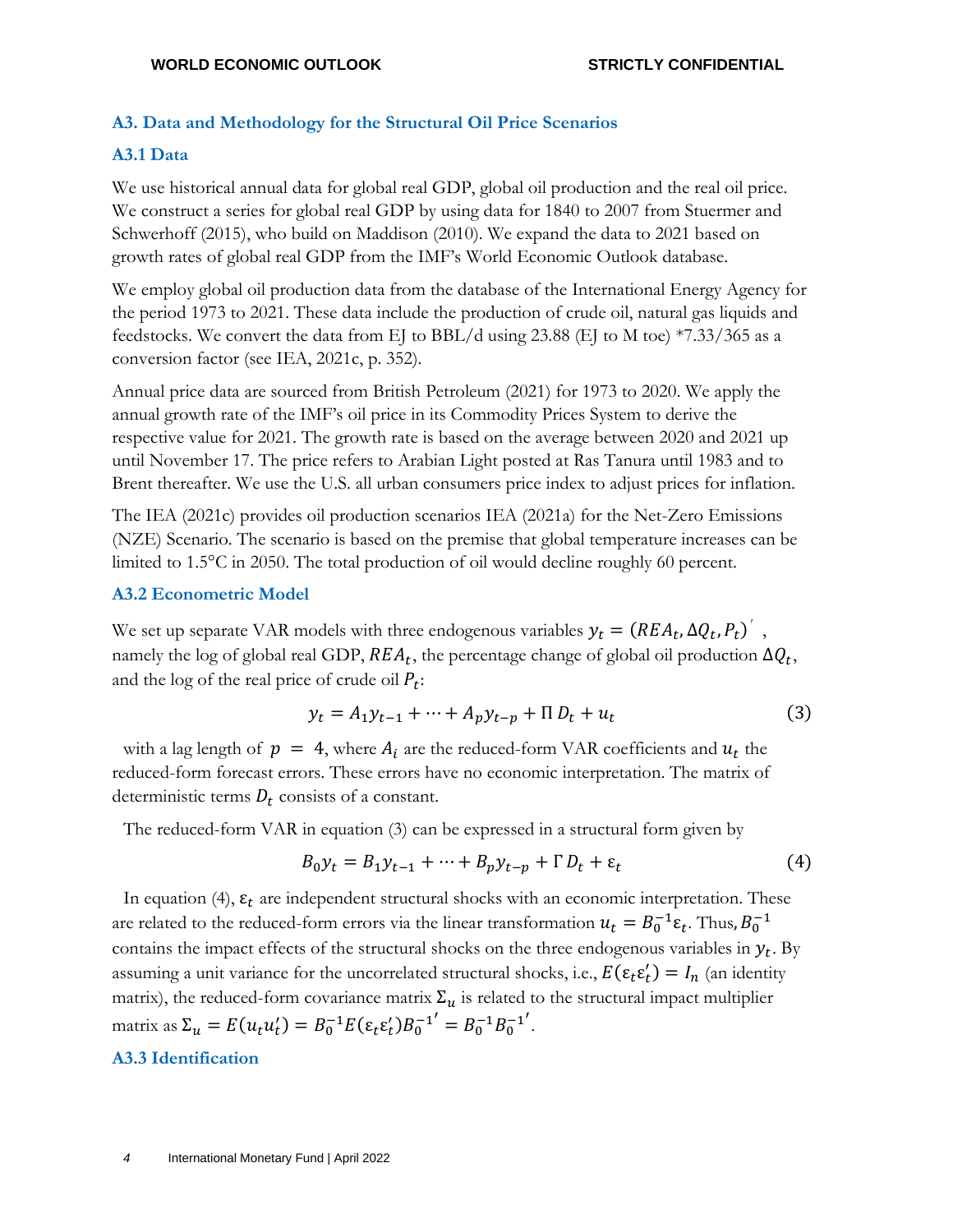| We apply conventional sign            |
|---------------------------------------|
| restrictions (e.g., Faust, 1998,      |
| Canova and Nicolo, 2002, and          |
| Uhlig, 2005) on the elements in       |
| $B_0^{-1}$ , i.e., we assume that the |

| <b>Annex Table 1.SF.3. Sign Restrictions on Impact Effects</b> |   |                                                      |   |  |  |  |
|----------------------------------------------------------------|---|------------------------------------------------------|---|--|--|--|
|                                                                |   | Global Real GDP Global Oil Production Real Oil Price |   |  |  |  |
| Aggregate Demand Shock                                         |   |                                                      |   |  |  |  |
| Oil Supply Shock                                               |   |                                                      | - |  |  |  |
| Oil Specific Demand Shock                                      | - |                                                      |   |  |  |  |

structural shocks have either a positive or negative effect on the endogenous variables on impact. We base these impact restrictions on economic intuition (see Annex 1 SF Table 3).

We interpret the first shock as an aggregate demand shock that is related to the global business cycle and thereby affects the demand for all commodities. A positive shock increases global economic activity, global oil production and its real price.

We label the second shock as an oil supply shock, capturing, for example, production outages, or a stronger than expected increase in production. A positive shock that increases global oil production is assumed to up global economic activity and to lower the real oil price on impact.

We interpret the third shock as an oil-specific demand shock that characterizes most closely the energy transition in our structural scenario analysis. This shock represents a shift in the demand curve due to factors that affect the demand for only oil. Note that this shock may also capture precautionary demand shocks, namely shifts in the demand for above-ground inventory due to forward-looking behavior. This is important because the energy transition may also affect oil markets through this anticipation channel. We assume that a positive shock increases the production and oil price. It decreases global economic output on impact because of the oil price increase (see also e.g., Faust,1998, Canova and Nicolo, 2002, and Uhlig, 2005). This assumes that the energy transition is a negative cost shock that makes parts of the capital stock obsolete and sees workers reallocate to renewable energy and electric automobile sectors.

Narrative sign restrictions (Antolin-Diaz and Rubio-Ramirez, 2018) help us to sharpen the identification of the different structural shocks. We assume that the aggregate commodity demand shock was the most important downward driver of crude oil price during the Great Recession in 2009.

### **A3.4 Structural scenario analysis**

We conduct structural scenario analysis for the real price of crude oil following the framework of Antolin-Diaz et al. (2021). Compared to traditional conditional forecasts, this methodology has the advantage that it attributes the future path of endogenous variables to the path of a specific structural shock.

Our object of interest is a conditional forecast  $y_{T+1,T+h}$  over the next  $h = 9$  years for the endogenous variables, where T denotes the year 2021. The conditional forecast restricts some of the variables in  $y_{T+1,T+h}$  and a subset of the future shocks  $\varepsilon_{T+1,T+h}$ , thereby linking the path of future variables directly to certain shocks. We take the oil production scenario as given, thus prespecifying the oil quantities in the conditional forecasts  $y_{T+1,T+h}$ . We set global oil production equal to global oil consumption in the scenario, assuming no short-term changes in inventories.

Concerning the paths of future shocks, we first constrain the aggregate demand shock and the oil supply shock to their unconditional distributions and leave the oil-specific demand shock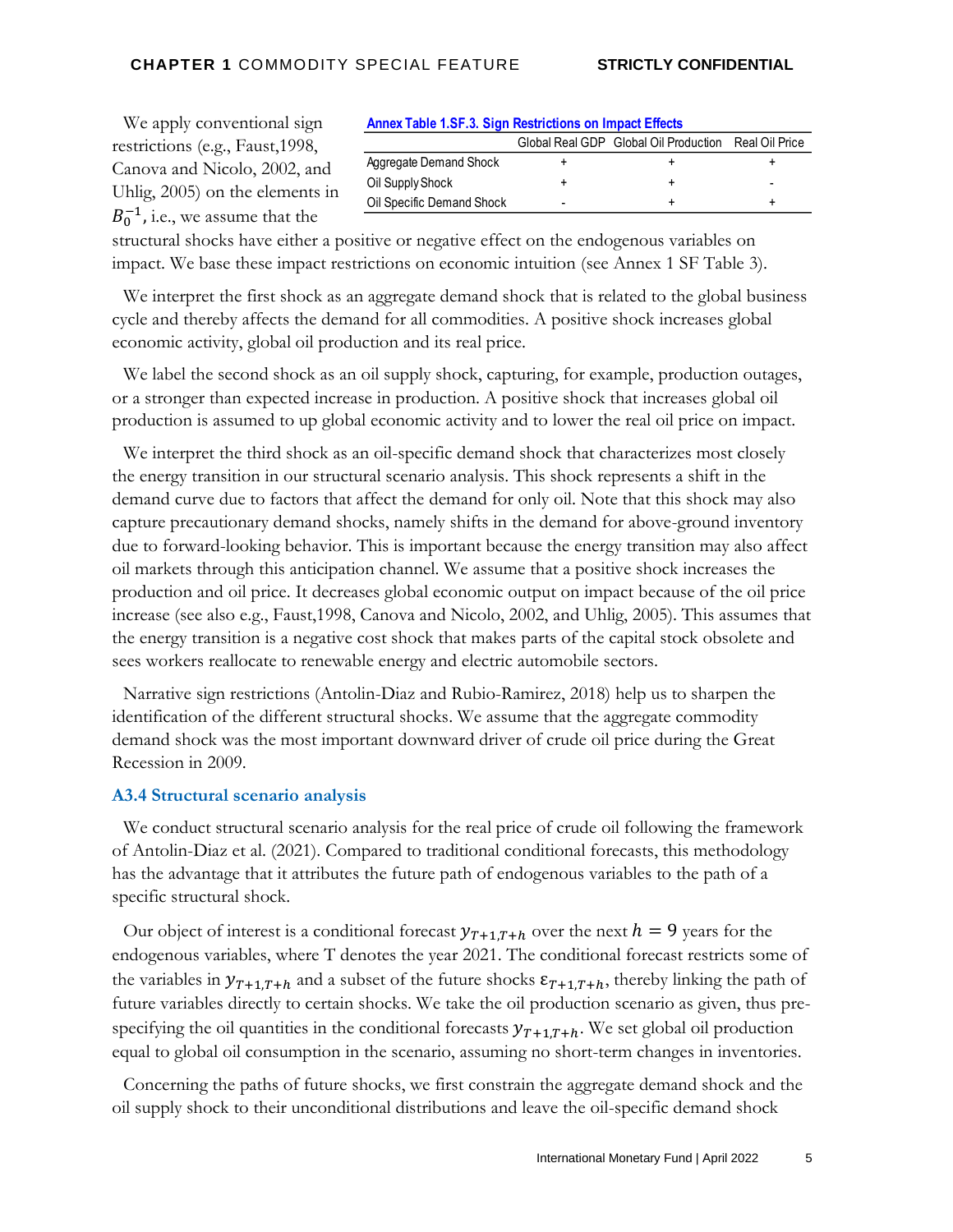unrestricted. The algorithm then finds a series of oil-specific demand shocks that incentivizes the oil production path needed for the energy transition. We then derive the implied price path. In the alternative baseline we constrain the aggregated demand shock and the oil-specific demand shock to their unconditional distribution. We leave the oil supply shock unspecified.

#### **A3.5 Estimation and Inference**

Estimation and inference are based on standard Bayesian techniques laid out in Waggoner and Zha (1999), Rubio-Ramirez et al. (2010), and Antolin-Diaz et al. (2021). The algorithm uses a Gibbs sampler procedure that iterates between draws from the conditional distributions of the structural parameters and the conditional forecast

Hence, we pick a random draw of structural parameters out of 25,000 potential draws that relies both on the actual data and on a structural forecast. We use the structural parameters from this randomly picked draw to then draw the scenario paths of the price series and real GDP for the structural scenario that fits the specified oil production path. The next 25,000 draws for structural parameters rely on the original data and the data from the drawn structural scenario.

We use a Minnesota-type prior with standard shrinkage parameters (see Giannone et al., 2015) in combination with a sum-of-coefficients prior (Doan et. al., 1984) and a dummy-initialobservation prior (Sims, 1993) to estimation and the conditional forecasts. Our prior specification assumes that oil production growth is independent and identically distributed, while the log of real GDP and the logs of the price levels follow a random walk.

Identification via sign restrictions does not yield point estimates but instead sets of possible parameter intervals for the different elements in  $B_0^{-1}$ . For each model we obtain a set of 1,000 admissible draws, where each draw consists of a conditional forecast, future shocks, and an associated  $B_0^{-1}$  matrix that satisfies the identifying restrictions. These draws are also used for inference, i.e., they yield an indication of the uncertainty around the pointwise median estimates. Following Antolin-Diaz and Rubio-Ramirez, 2018 and Antolin-Diaz et al., 2021, we report pointwise median and percentiles of impulse responses for set-identified structural VAR models, as it is common in the literature.